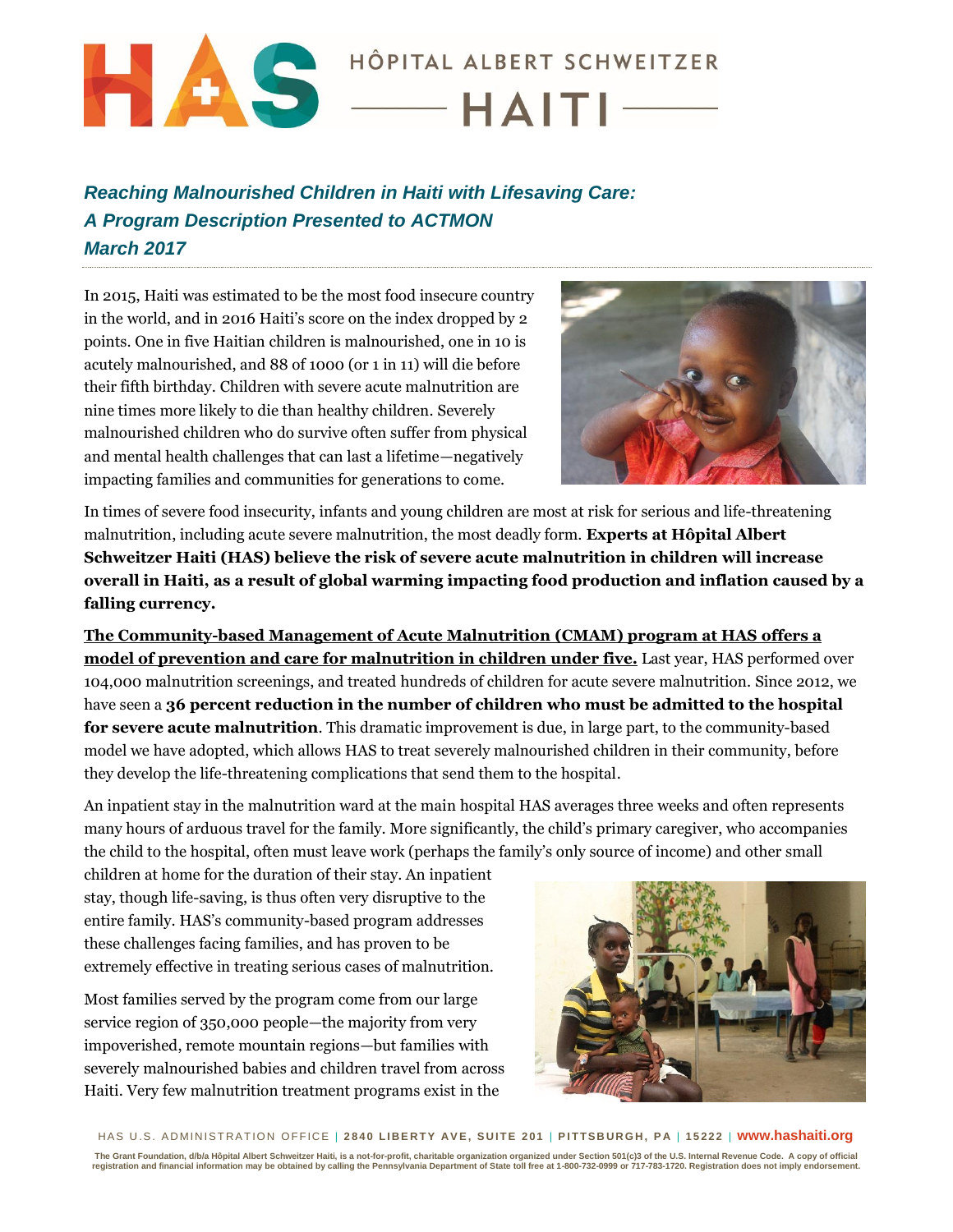rural, relatively remote areas of Haiti surrounding the HAS service area, and the HAS CMAM program is often a family's last resort to save the life of their young child. Parents are willing to make the long, difficult trip to HAS clinics and nutrition centers because they know their children will receive the care they need. At this time, no child coming to HAS for malnutrition care is turned away.



## **However, in 2015, HAS's ability to continue running the CMAM program is under threat. In order to avoid**

**losing this program and the remarkable strides made over the last several years, HAS urgently requires additional support of the program to ensure its continued existence.** Funding from multilateral agencies has diminished throughout Haiti, leaving our program with a severe budget gap. Most crucial is ensuring stable funding of salaries for malnutrition program nurses, Community Health Workers, and other staff, without whom the program could simply not exist. We must also find funding for the medications, materials, and transportation costs to make sure these health workers are able to perform their jobs in remote and challenging locations. Lastly, we must secure funding for ongoing training and management support for Community Health Workers and program nurses, including training to educate at-risk families about preventing and treating malnutrition, which is a critical component of the program's success. Mothers who receive regular encouragement and education from nurses and Community Health Workers are much more equipped to adequately nourish their children at different stages of development, and to recognize the warning signs of malnutrition.

**The benefits to children and their families are clear.** Children diagnosed with serious forms of malnutrition immediately begin a treatment protocol through their nearest HAS health center, and will begin to be seen every week at that health center. If children develop any medical complications in spite of this care, health center nurses refer them directly to the inpatient malnutrition unit at the main hospital; their inpatient stay will be completely free of cost, a gift made possible by a longtime private donor to HAS. Once children are sufficiently recovered and any secondary health issues have been addressed, they will return home to receive outpatient care at their local HAS health center. Once a child recovers and is discharged from the program, an assigned Community Health Worker will follow up with an additional home visit. The child will then be screened for malnutrition each month at an HAS health post. Ongoing monthly screenings are critical to ensuring that children



in these rural and impoverished areas can remain healthy.

The average length of time in the entire community-based program is typically eight weeks, though it can last for 16. **Despite the length of time and substantial commitment the program represents, very few of the mothers abandon treatment for their child. They are desperate to find a solution for their children, and show extraordinary dedication to successfully completing the program.** Mothers from remote mountain

community often walk for four or five hours to reach the nearest HAS health center, a trip they must make many